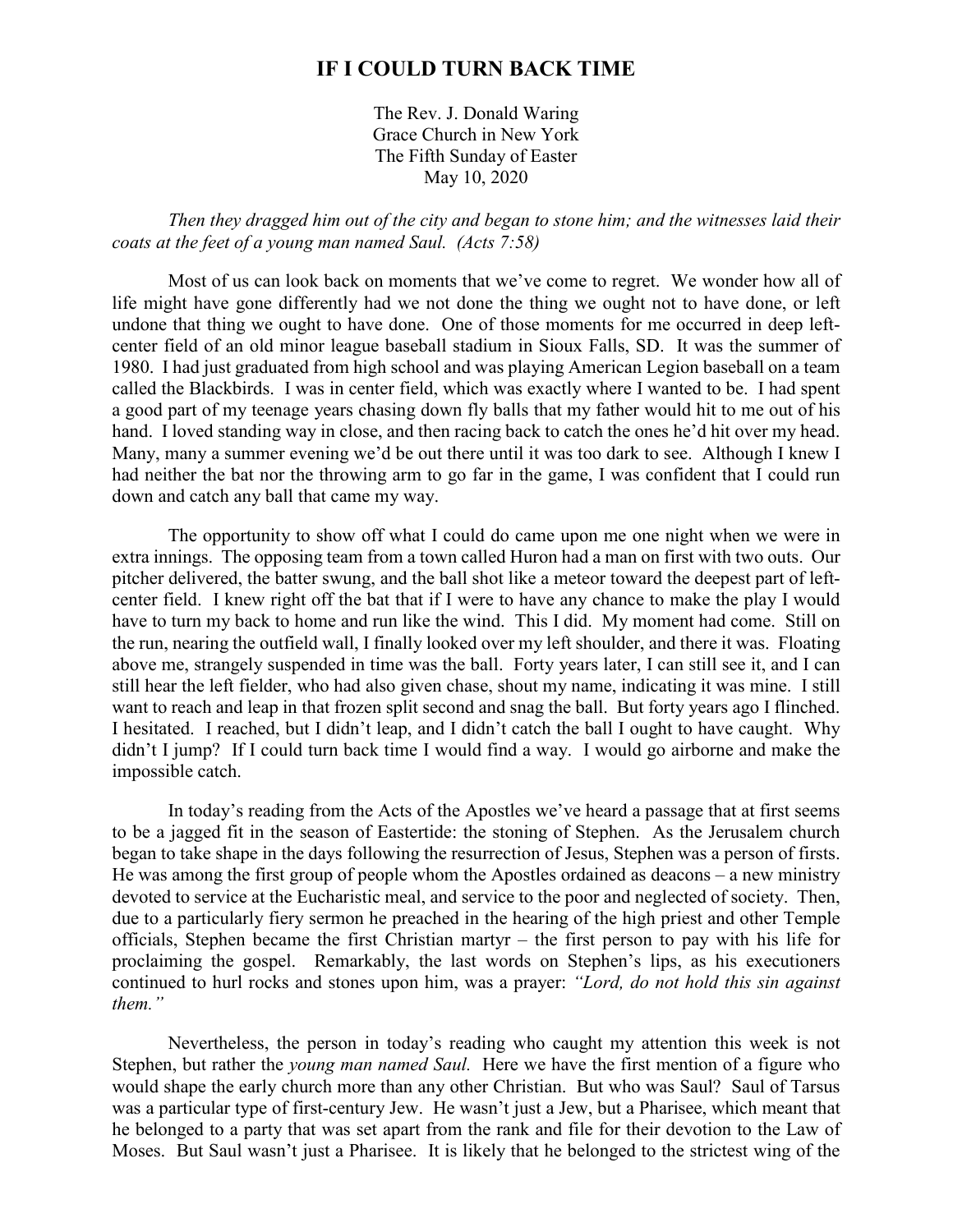Pharisees, a sect called the "Shammaites." The Shammaites believed that true devotion to the Law involved not just following the Commandments, but ridding the Jews of their Gentile overlords and anyone else who would corrupt the purity of Israel. Among the Shammaites were Zealots, those who took an active, even violent hand to resist any foreign, corrupting presence among the Jews.

N.T. Wright is a Church of England bishop and perhaps the finest New Testament scholar of the past generation. Wright concludes that Saul's frequent use of the word "zeal" to describe his life as a Pharisee, combined with his authority to persecute Christians, strongly suggests he was a Shammaite Pharisee.<sup>1</sup> Thus as we meet him today, Saul was an enemy of Jesus, presiding over and approving of the stoning of Stephen. What is more, Saul had permission to chase the Christians to other cities and drag them back to Jerusalem for punishment. It was during one such trip, on the road to Damascus, when Saul met the risen Jesus. The experience turned his life upside down, and the greatest persecutor of the church became its greatest proponent. Saul of Tarsus became Paul the Apostle.

In the years that followed, Paul would pour his life into building up the church, and he left a remarkable record of letters that comprise much of the New Testament. One of those letters we call Second Corinthians, and in it Paul wrote of a persistent, nagging, thorn in the flesh that harassed him. What was it? Speculation has abounded, and no one can be entirely sure. But I have always wondered if what Paul was writing about was guilt and regret over what he had done to Stephen, and presumably many others. How could he un-see the sight of Stephen bleeding and dying at his own feet? How could he un-hear the last words of Stephen, praying for the souls of his executioners? How could he stop the memory loop from playing in his mind? The witness of Stephen (which is what the word martyr means, by the way: witness) proved to be a blessing and a burden for Paul. It was a blessing because it was instrumental in Paul's conversion, but it was a burden because it must have weighed on his conscience for the rest of his life. If Paul could turn back time, surely he would reach and jump. He would reach into the pit and pull Stephen out of it. Or he would jump in himself and shield him from the stones.

All of us remember those moments we wish we could do over. Like Saul, we have done those things which we ought not to have done. You brought your worst self to an encounter with a child or a loved one and you can't take it back. You spoke words that were meant to hurt, and they did, and you can't unsay them. You followed the crowd when you knew it was wrong. And we have left undone those things which we ought to have done. You were not there when someone craved your presence. You missed the train. You did not intervene, you did not speak up, you did not reach or jump. Missing a fly ball in a high school baseball game is a trivial thing, but it can serve as a metaphor of the regrets that dog us.

How would life be different if you'd turned right instead of left, or if had I caught that ball? Let's rewind the tape and hit play. Clearly, catching the ball would have changed my life! It would have resulted in a scholarship to a bigger and better college. Then I would have been noticed by professional scouts and drafted by a major league team. I would have made millions playing centerfield and endorsing products on TV. Next, after a successful career I would have answered the call to the priesthood, met Stacie, and come to Grace Church. James and Luke would be a bit younger, but everything else would be remarkably the same with one major league difference: capital campaign time. You the people of Grace Church would not have to fork over as much as you do because with the stroke of my pen I, the rich rector, would cover it. I would say, "Woah, we need a new roof here and there. Let's have a capital campaign. On second thought, nah, I got this!" Don't you wish I'd caught that ball? Alas, if we could turn back time we'd all be happier. Of course, I'm being silly, but do you see how it works? Our lives can be a trail of regret over